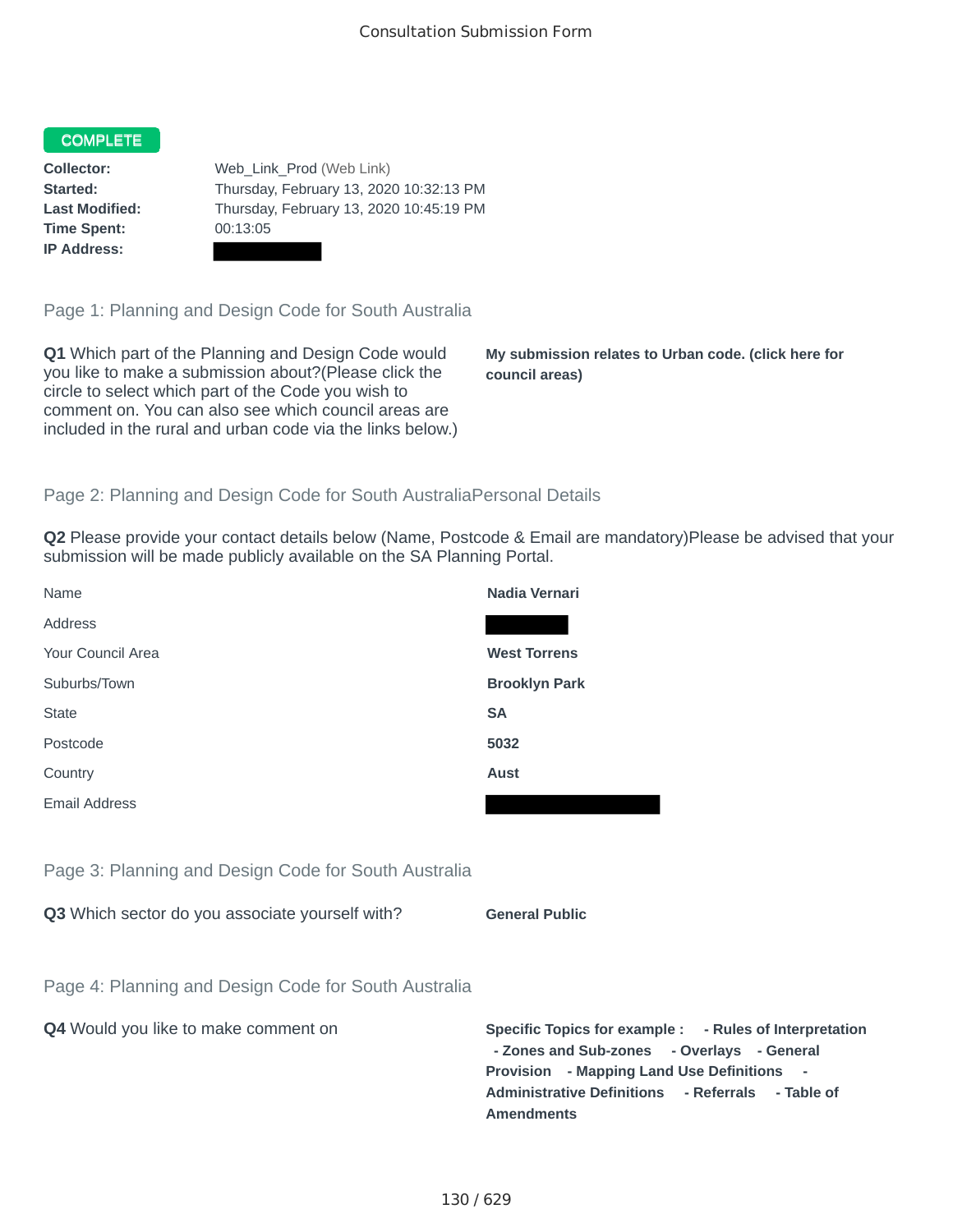| Page 5: Planning and Design Code for South Australia                                                                                                                                                                                                                                                                                                                                                                                                                                                                                                                                                                                                                                                                                                       |                                         |
|------------------------------------------------------------------------------------------------------------------------------------------------------------------------------------------------------------------------------------------------------------------------------------------------------------------------------------------------------------------------------------------------------------------------------------------------------------------------------------------------------------------------------------------------------------------------------------------------------------------------------------------------------------------------------------------------------------------------------------------------------------|-----------------------------------------|
| Q5 Enter your feedback for Rules of Interpretation                                                                                                                                                                                                                                                                                                                                                                                                                                                                                                                                                                                                                                                                                                         | <b>Respondent skipped this question</b> |
| Q6 Enter your feedback for Referrals                                                                                                                                                                                                                                                                                                                                                                                                                                                                                                                                                                                                                                                                                                                       | <b>Respondent skipped this question</b> |
| <b>Q7</b> Enter your feedback for Mapping                                                                                                                                                                                                                                                                                                                                                                                                                                                                                                                                                                                                                                                                                                                  |                                         |
| My comment is about the specific mapping of properties in Elston St Brooklyn Park. You have limited the Historic overlay to just a few<br>homes in the street. If you see the street and know the history you would see that in fact the overlay should apply to the corner buildings<br>of Elston st and Henley Beach Rd through to Lipsett Tce. This whole precinct including the corner shops and school form what we know<br>to be a significant early village where the first school in the area was built, the tram stopped and the first shops that are still there were<br>built. i believe your mapping will not preserve this important little piece of local history if the whole street from Henly Beach Rd to Lipsett<br>tce is not included. |                                         |
| Q8 Enter your feedback for Table of Amendments                                                                                                                                                                                                                                                                                                                                                                                                                                                                                                                                                                                                                                                                                                             | <b>Respondent skipped this question</b> |
| Page 6: Planning and Design Code for South Australia                                                                                                                                                                                                                                                                                                                                                                                                                                                                                                                                                                                                                                                                                                       |                                         |
| <b>Q9</b> Please enter your feedback for overlaysclick next at the bottom of the page for next topic                                                                                                                                                                                                                                                                                                                                                                                                                                                                                                                                                                                                                                                       |                                         |
| Historic Area Overlay                                                                                                                                                                                                                                                                                                                                                                                                                                                                                                                                                                                                                                                                                                                                      | please see my comments at mapping       |
| Page 7: Planning and Design Code for South Australia                                                                                                                                                                                                                                                                                                                                                                                                                                                                                                                                                                                                                                                                                                       |                                         |
| Q10 Please enter your feedback for zones and<br>subzonesclick next at the bottom of the page for next<br>topic                                                                                                                                                                                                                                                                                                                                                                                                                                                                                                                                                                                                                                             | <b>Respondent skipped this question</b> |
| Page 8: Planning and Design Code for South Australia                                                                                                                                                                                                                                                                                                                                                                                                                                                                                                                                                                                                                                                                                                       |                                         |
| Q11 Please enter your feedback for general policyclick<br>next at the bottom of the page for next topic                                                                                                                                                                                                                                                                                                                                                                                                                                                                                                                                                                                                                                                    | <b>Respondent skipped this question</b> |
| Page 9: Planning and Design Code for South Australia                                                                                                                                                                                                                                                                                                                                                                                                                                                                                                                                                                                                                                                                                                       |                                         |
| Q12 Please enter your feedback for Land use<br>Definitionclick next at the bottom of the page for next<br>topic                                                                                                                                                                                                                                                                                                                                                                                                                                                                                                                                                                                                                                            | <b>Respondent skipped this question</b> |

Page 10: Planning and Design Code for South Australia